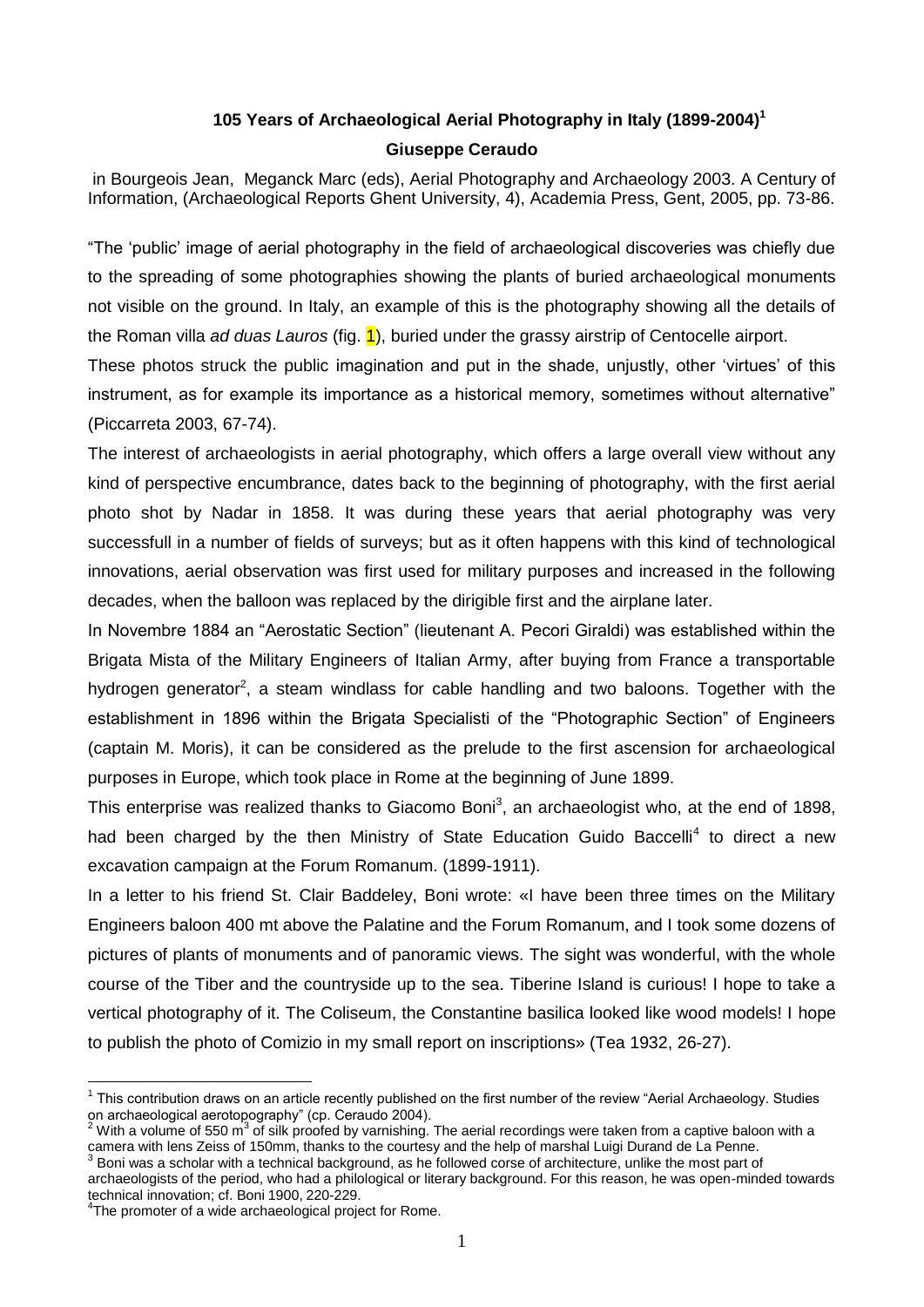The ascents and the recordings – realized on a captive baloon of Brigata Specialisti at a height of 300-500 mt, on whose wicker basket Boni was with two engineer officers $5 -$  were addressed to document the state of the excavations in the central area of the town, in particular in the zone of Comizio where, after the extraordinary discovery of *Niger Lapis* occurred on 10<sup>th</sup> January 1899, the excavation intervention had been concentrated (fig.  $2$ ). These valuable pictures have been useful, even recently, to clear up particulars of the still unpublished excavations; moreover, they helped solving problems related to areas which at that time were not excavated and have been transmitted to us in a clearer way. After that first exciting experience, Boni had the permission to get again on baloons of Military Engineers, and took a lot of pictures of Palatine and the Forum; it is strange that, in one of these pictures, on the paving of the square near the column of Foca there is a part of the inscription of the praetor *Lucius Naevius Surdinus*, which then was not noticed.

In 1907, near Fiumicino, by means of baloons of Engineers, recordings of the area of the Tiber delta were made. In these pictures, the hexagonal basin of Traiano's Harbour, the track of the buried Claudio's Harbour and the track of an imperial fortress of XVI century were clearly visible (fig.  $3$ ).

In 1910 the aerophotographic survey of Pompei was made using a captive baloon without basket to which a camera, set going by an electric control on the ground, had been fixed $6$ .

The means and the technical abilities of the Brigata Specialisti were used in the following years by Dante Vaglieri (Olivanti 2002, 271-289), the director of the excavation of Ostia. In May and July 1911, the Photographic Section made the planimetric mapping of the area of Ostia, at the scale of 1:2500, with a series of pictures which, combined as a mosaic, gave the overall representation of an area deeply modified compared with the last centuries (fig.  $\frac{4}{1}$ ). From high above, the track of a lost bight of Tiber west to town and the old coastline – before the progressive advancing due to the alluvial deposits of Tiber – were visible. In October of the same year, by request of Vaglieri, the section took photos of the area of the harbour and Fiumicino.

Unfortunately, after the brilliant beginnings and the encouraging bases, this fundamental instrument of research didn't meet the desrved diffusion in our country. We do not surprise if in that period, among the most important names in the archaeological photointerpretation, there are only English, French and German scholars, often Air Force pilots or regular soldiers.

In the meanwhile in Rome, six years after the first airplane flight, major Maurizio Moris, the president of the Aviators Club who encouraged the establishment of the Photographic Section of Engineers and was with Boni during his first ascent above the Forum, organized an important event, inviting Wilbur Wright for an exhibition with his *Flyer*.

<u>.</u>

<sup>&</sup>lt;sup>5</sup> Lieutenant Rodinger and captain Moris.

 $6$  The Photographic Section was later engaged in the aerial survey of the corse of the Tiber on behalf of the Ministery of Public Works. The experiments started in 1902-1903 with machines and baloon got ready by Attilio Ranza; in 1908-1909 a topographic survey of a tract of 50 km of the course of Tiber, at the scale of 1:3300 was begun by Ranza and completed by Tardivo.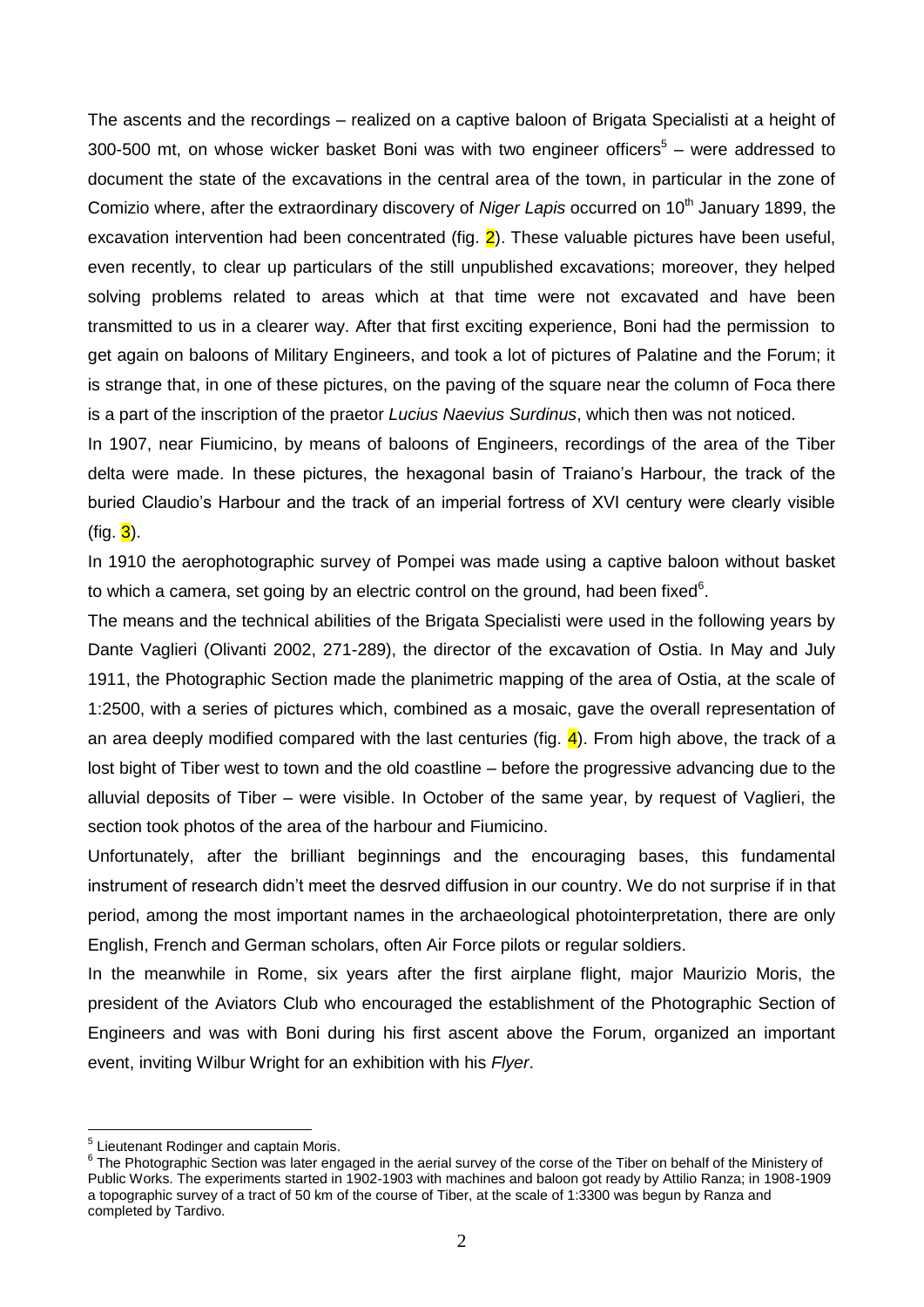In spite of the first aerial flight in Italy, which took place on  $15<sup>th</sup>$  April 1909 in the field which will later become the airport of Centocelle, and of the enthusiasm for the event, there wasn't an adequate development nor any benefit from the use of the new aerial mean for archaeological applications.

With the outbreak of World War I, aerial photography became one of the war instruments for military reconnaissance and, as a consequence, processes for reading and interpretation of photographies were codified and improved. The great amount of military pictures of those years was very useful for the studies in the field of archaeological topography.

In the Italian scientific survey of that period the exception was represented by Giuseppe Lugli. Convinced of the usefulness of aerial recording in the archaeological field, in autumn 1920, during the studies on the Domiziano villa on the Colli Albani, in the attempt to define the position of the quays on the banks of the lake of Albano, he used "direct observations" from the airship; Lugli, getting in touch with the Ministery of War, thanks to the help of his master Rodolfo Lanciani (then senator), made a flight on the Roma airship<sup>7</sup> at the height of 800 mt above the lake basin. Unfortunately the experiment, anomalous for the lack of photographic recordings, was an isolated experience.

In April 1938 the studies on aerial archaeological photography are resumed, when at the V National Congress of Roman Studies Lugli presented a report on "The importance of aerial photography in the studies of archaeological topography" (Lugli 1940, 143 ff.). On that occasion, it was decided to start also in Italy regular aerial searchings, as it happened in other European countries. An outline plan, to be carried out in collaboration with the Ministery of Aeronautics, was defined by choosing four sample areas:

- 1. the town and the area of the Greek colony of Crotone;
- 2. the via Appia in Puglia near Taranto;

1

- 3. the area between Colli Albani and the coast (the so-called Virgilian Latium) with the towns of Lanuvium, Ardea and Lavinium;
- 4. the town and the Neronian harbour of Anzio.

Lugli riaffirmed the absolute necessity of a direct check on the ground to verify the interpretation of the aerial pictures – and we have to insist on this point still today –, according to what already recommended by Crawford, the first scholar to lay the foundation to a scientific archaeological photointerpretation on inhabited regions. The main results of this planned researches were presented during the 1<sup>st</sup> International Congress of Photogrammetry which took place in Rome in September 1938 (Lugli 1939).

Between the two world wars, despite of the pioneering experiments of Boni and Vaglieri, with the exception of the applications of Lugli, the role of Italian scholars, at last until the Fifties, seems to be a secondary one; it was not possible to realize, with continuity and method, any project of aerotopographic research: certainly because of the outbreak of 2<sup>nd</sup> World War, but also, probably,

<sup>&</sup>lt;sup>7</sup> The biggest semi-rigid airship ever built, with a volume of 37.722 m<sup>3</sup>, a lenght of 125 mt, designed by Umberto Nobile.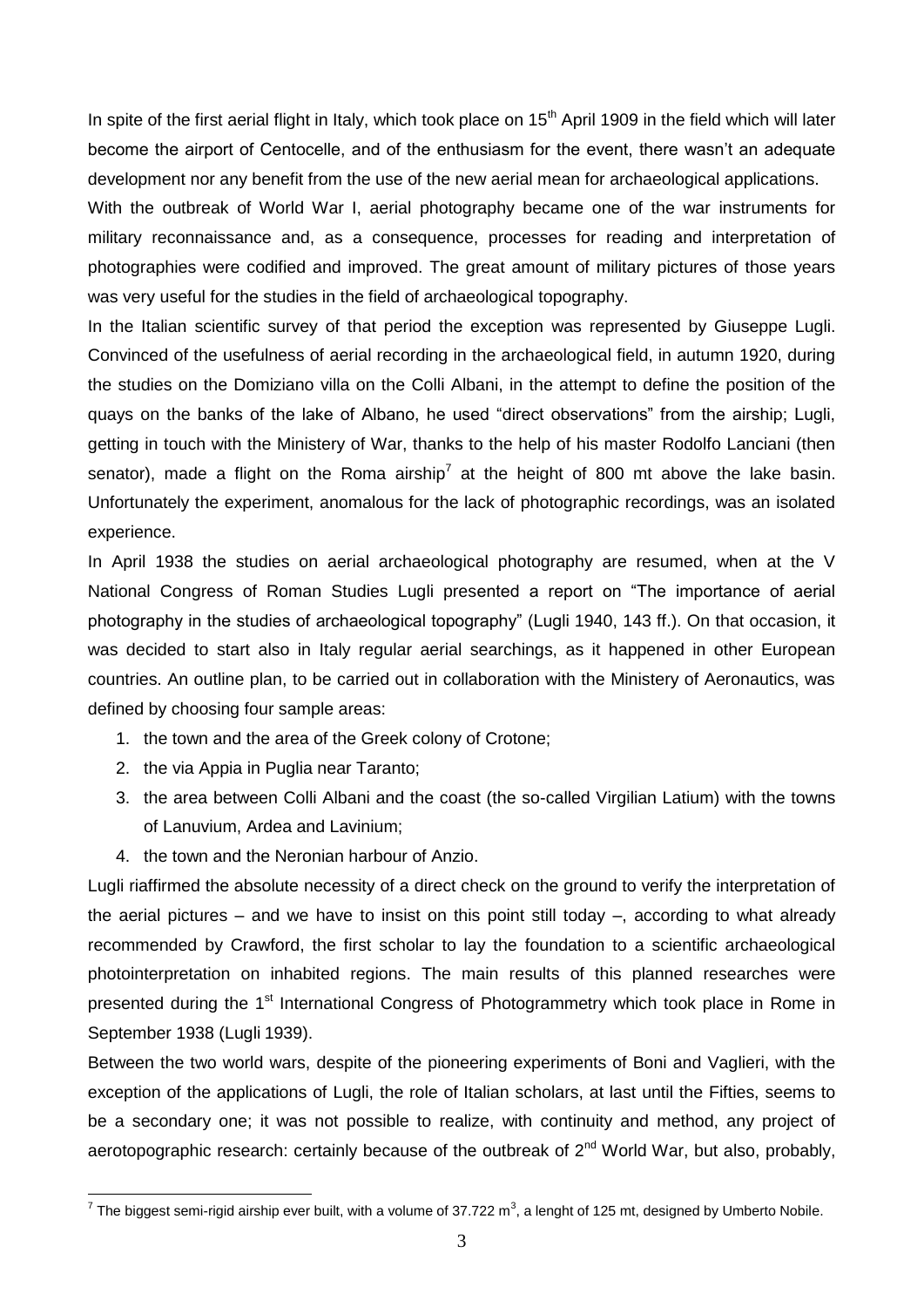because of difficulties in communication between the military bodies and the academicians of that time.

The war, if on the one hand caused the interruption of the researches, on the other hand placed an impressive amount of photographic material shot for aerial reconnaissances at scholars' disposal, with the result of encouraging this kind of studies, no longer pioneering.

A lot of pictures of that period are kept in the two most important aerophotographic archives in Italy: the National Aerial Photographic Archives of Rome and the Military Geographic Institute of Florence (Ceraudo 1997, 39-54; Piccarreta & Ceraudo 2000, 189-192). During the  $2^{nd}$  World War, English flights of RAF and American flights of USAAF (today USAF) determined the advance and the victory of the allies, but there were also flights, especially in the southern Italy, made by the REGIA AERONAUTICA and by the German LUFTWAFFE immediately after the allied landing in Sicily in July 1943.

These flights are today an historical evidence of the state of the territory before the great infrastructural works and the urbanization which from the Fifties on, have often deeply changed the Italian agricultural landscape; these pictures, paradoxically, are closer to the old situation of those places than to the today's reality.

The valuable aerophotographic documentation of RAF aroused the interest of two officials of British Aeronautics, John Bradford and Williams Hunt, who guessed the possibility to use the photos for archaeological studies on Tavoliere in Puglia; and it was thanks to Bradford if the material coming from the Anglo-American Aerophotographic Centre of San Severo near Foggia has not been lost (Alvisi 1980, 8-9). The following publication by the British scholar of an enlightening book on the "ancient landscapes" (Bradford 1957), with a lot of aerial photos very well annotated on Neolithic villages in Puglia, on centuriation in northern Italy and in Daunia and on Etruscan necropolis of Cerveteri and Tarquinia, showed suddenly the plenty of information given by aerial photography and the potentialities of this mean in an area, as the Italian one, with so many evidences from the past. In 1954, during a congress which took place at *Paestum*, the archaeologists proposed the creation of a centre for the collection and the study of the aerophotographic material. Four years later, at the end of 1958, thanks to the agreement between the Ministery of Aeronautic Defense and the Ministery of State Education, the National Aerial Photographic Archives were created in Rome. The office was directed by Dinu Adamasteanu, one of the archaeologists who worked for the establishment of the new structure. A convinced supporter of the use of aerial photography in the field of archaeological research, he was the author of the surveys on several sites of Sicily and Basilicata and since 1964, when when he left the Aerial Photographic Archives to direct the Archaeologic Superintendency of Basilicata, he had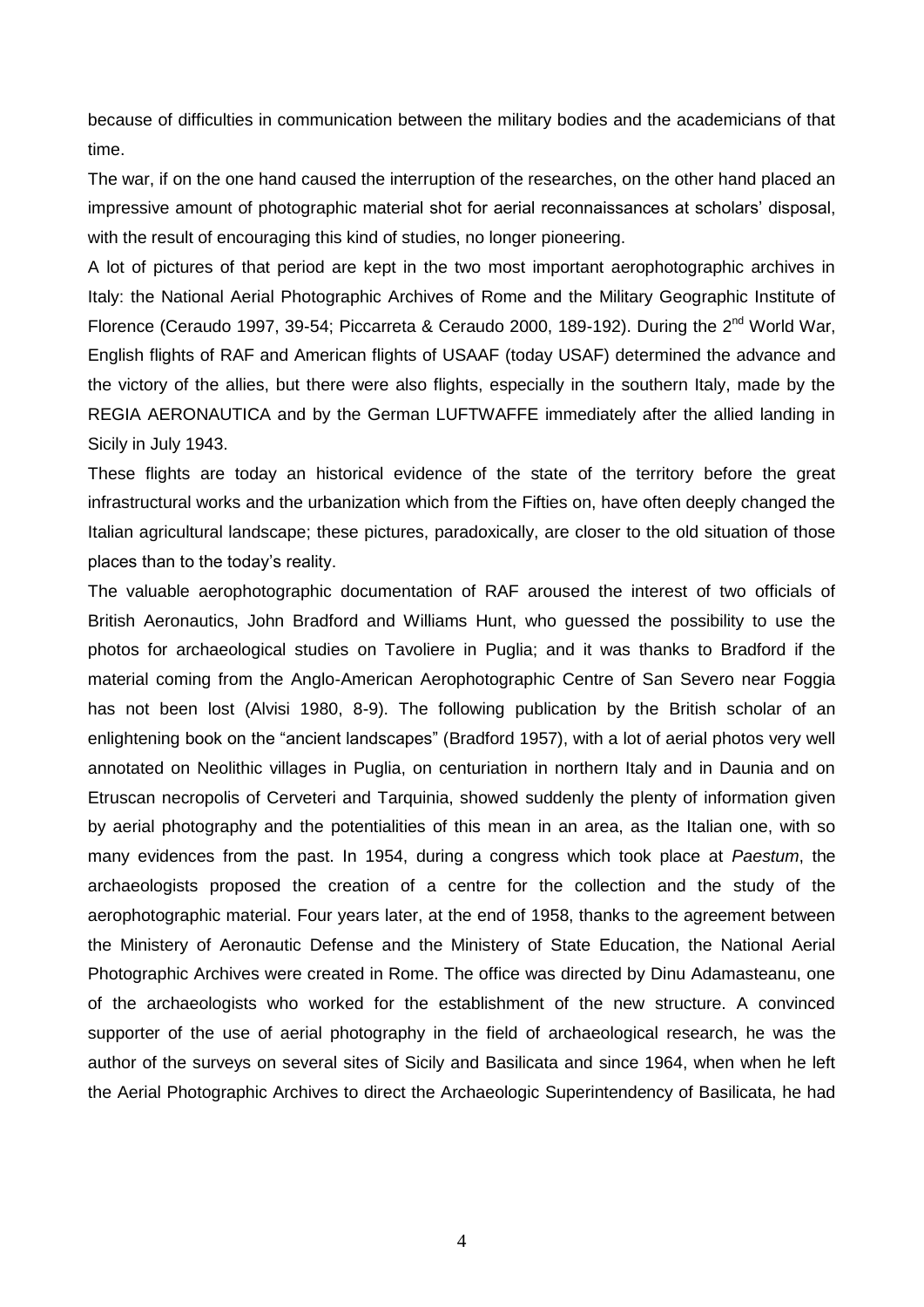worked a lot to realize new aerial pictures and, by means of analogic instruments, the detailed cartography of many ancient sites in Puglia and Basilicata $^8$ .

An isolated example of planned and addressed aerial shots taken during low flights for aerial survey dates back to 1956, when Nereo Alfieri, thanks to a series of oblique pictures taken by Vitale Valvassori, identified the inhabited area of Spina in the Comacchio valleys (near Ferrara) (Alfieri & Valvassori 1957, 83 ff.).

In 1957, in Milan, an "exhibition of aerial photography for archaeological research" was opened<sup>9</sup>. It was organized by Archaeological Superintendency of Lombardia (Mario Mirabella Roberti) and by Fondazione Lerici, in collaboration with English (Bradford, Ward Perkins), French (Baradez, Chevallier) and Italian scholars (Lugli, Castagnoli), and was divided into four sections: 1) aerial photography as a document; 2) aerial photography as a means of survey; 3) aerial photography as a mapping system; 4) campaignes of Fondazione Lerici. On that occasion were presented the extraordinary pictures of the Gulf of Pozzuoli, showing the location, in the sea in front of the Flegrean coast, of the submerged ruins of *Portus Iulius* (fig. 5), thanks to the photos taken by L. Cocchiarella during a military mission and presented by R. Bucher, and the pictures of the imperial villa *ad Duas Lauros* shot at the beginning of the Fifties on the military airport of Centocelle at Rome (s. fig.  $1$ ).

An important figure in the field of aerial topography is Giulio Schmiedt who, in charge of the photointerpretation section of the Military Geographic Institute, studied and used a relevant part of the materials from aerial photographic archives of Florence. He was the author of important studies on ancient harbours and on Roman and medieval road network, of a lot of methodological essays and of a monumental work of high didactic value *Atlante aerofotografico delle sedi umane in Italia* (Aerial Photographic Atlas of Human Settlements in Italy), in five volumes not all published<sup>10</sup>, which shows, by means of aerial photographies, the main ancient centres and the greater archaeological areas and national monuments (vol. II), and the centuriations and the Roman roads of Italy (vol. III).

In the international scientific survey, a prominent position is reserved to the figure and the work of Ferdinando Castagnoli (Castagnoli 1961, 41 ff.; Castagnoli 1969, 7 ff.), the most famous exponent of the "Roman school" of ancient topography, a convinced supporter of topographic research based on the use of aerial photography for the complessive reading of centurial areas or the identification of the plants of ancient towns and the reconstruction of the town planning models.

<u>.</u>

<sup>&</sup>lt;sup>8</sup> The topographic maps, unfortunately still unpublished, were made in particular for protection purposes (the arrangement of archaeological bonds or the planning of expropriations), but are very accurate in the restoration of details of archaeological kind and in the representation of the anomalies of the ground that could hide buried structures. Among the mapped inhabited sites, we must remember, for the high quality of the work, those of the Greek colonies of *Heraclea* and Metaponto on the Ionian coast and those of *Grumentum*, Serra di Vaglio, Muro Lucano and Satriano in the interior.

<sup>&</sup>lt;sup>9</sup> Its starting point was a previous exhibition organized in Varese in 1954 by the Prehistorical and Archaeological Studies Centre (Mario Bertolone) with material coming from the exhibition promoted by the Ashmolean Museum of Oxford and flight strips of Northern Italy made by American, English and Italian Aeronautics.

<sup>&</sup>lt;sup>10</sup> Schmiedt 1964; Schmiedt 1969; Schmiedt 1989; only three volumes at the moment published by I.G.M.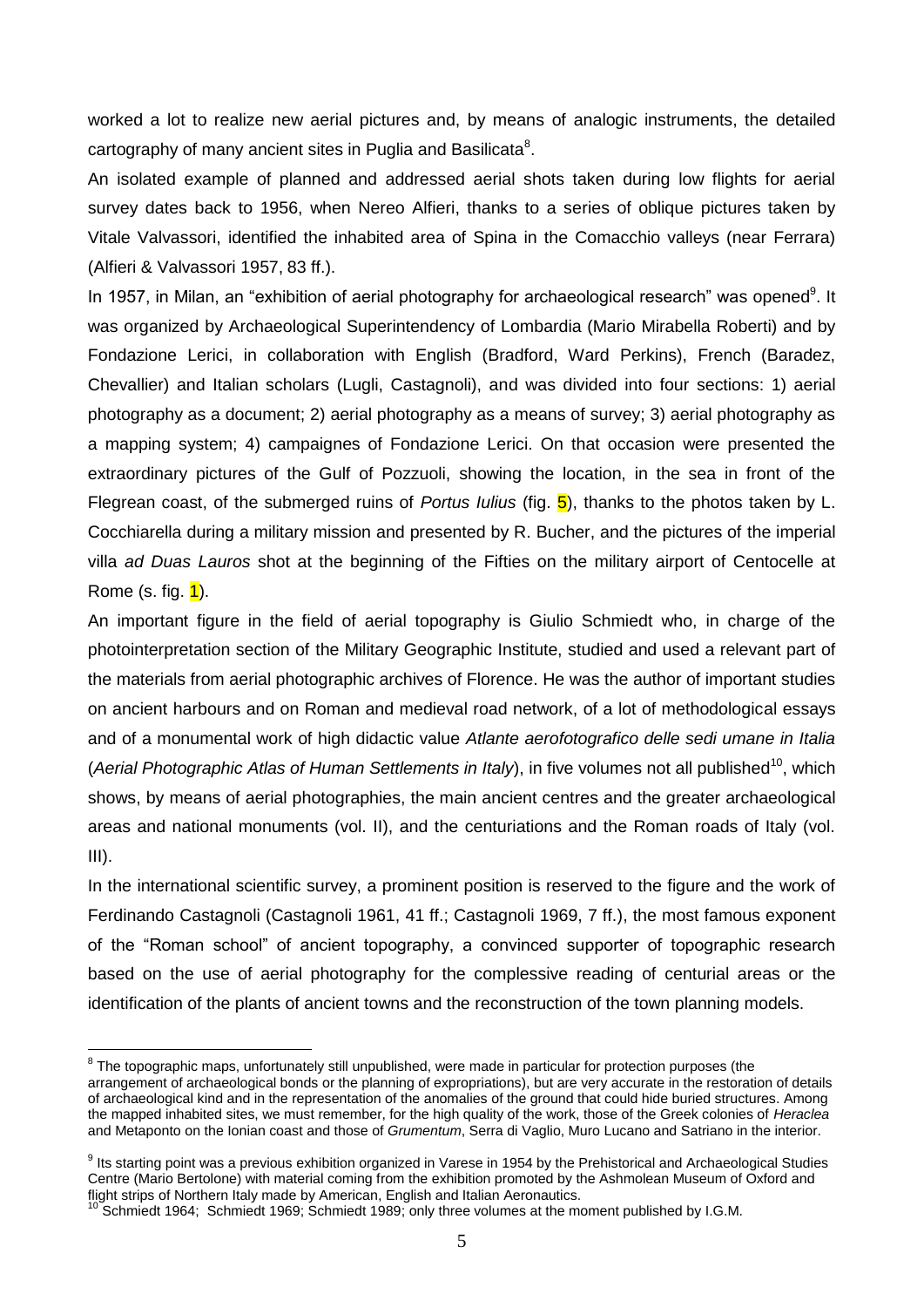Two of his works, *Ippodamo di Mileto e l'urbanistica a pianta ortogonale* (Castagnoli 1956) and *Le ricerche sui resti della centuriazione* (Castagnoli 1958), are of the greater importance for the studies on the subject; we must remember, moreover, a lot of essays on archaeological photointerpretation published between 1964 and 1968 in the "Quaderni dell'Istituto di Topografia Antica", a review edited by him. Castagnoli was one of the first to understand the potentialities of aerial photogrammetry for our branch of studies, as he worked out with G. Schmiedt a fundamental study on the town planning of Norba (1956); for the first time, this tecnique was used for exclusively archaeological purposes (Castagnoli & Schmiedt 1957). His interest in new technologies led to the precocious realization of a sector dedicated to photogrammetry addressed to archaeology in the then Institute of Ancient Topography at "La Sapienza" University of Rome, with the acquisition of an instrument for analogic photogrammetry (Nistri O.M.I. *Photomapper VI*). In the following period, from 1960 onwards, while in Europe there is an accentuated interest in the methods and tecniques of recording addressed to an archaeological use and in systematically organizing aerial survey and related studies, in Italy the use of aerial pictures is limited to vertical pictures of military kind, which are more suited to a complessive reading of an area (a sort of "cultured" photointerpretation, a support of the historical-archaeological survey), a direct result of strict regulations in force dating back to 1939 (Royal Decree of 22<sup>nd</sup> June 1939) which hampered the survey made by Boards not in charge of this kind of operationsand prevented from freely taking aerial recordings.

In Italy, the studies in this sector were stimulated by the impressive carried out by the Archaeological Aerial Photographic Archives, thanks to the recovery and classification of a lot of aerial photographic material, the organization in collaboration with the Aerial Cooperation School of Guidonia of courses of photointerpretation for archaeologists and technicians of the Archaeological Superintendencies and of the Universities and the realization, in accordance with Military Aeronautics, of special aerial recordings. We must remember the researches and studies of the new director of the structure, Giovanna Alvisi, under whose direction the Aerial Photografic Archives were named "Laboratory for Photointerpretation and Aerial Photogrammetry of the Ministry for the Cultural Heritage", on the Roman road network in Daunia and on the techniques and materials useful for addressed aerial recordings (Alvisi 1970). In 1980, at the "British School" of Rome, the Central Institute for Catalog and Documentation of the Ministery for the Cultural Heritage organized a second important exhibition on "Aerial Photography from war material to cultural heritage: the aerial pictures of RAF" (Alvisi 1980).

The ones mentioned up to now are only some of the main personalities, maybe the most representative, who in Italy, from the end of the  $2<sup>nd</sup>$  World War onwards, gave a decisive impulse to the studies of "Archaeological Aerial Topography", even if the number of scholars of high scientific level who contributed to the topographic research is certainly larger. Among the most significant experiences we have to remember: the searches of J.B. Ward Perkins and C. Fredericksen on the

6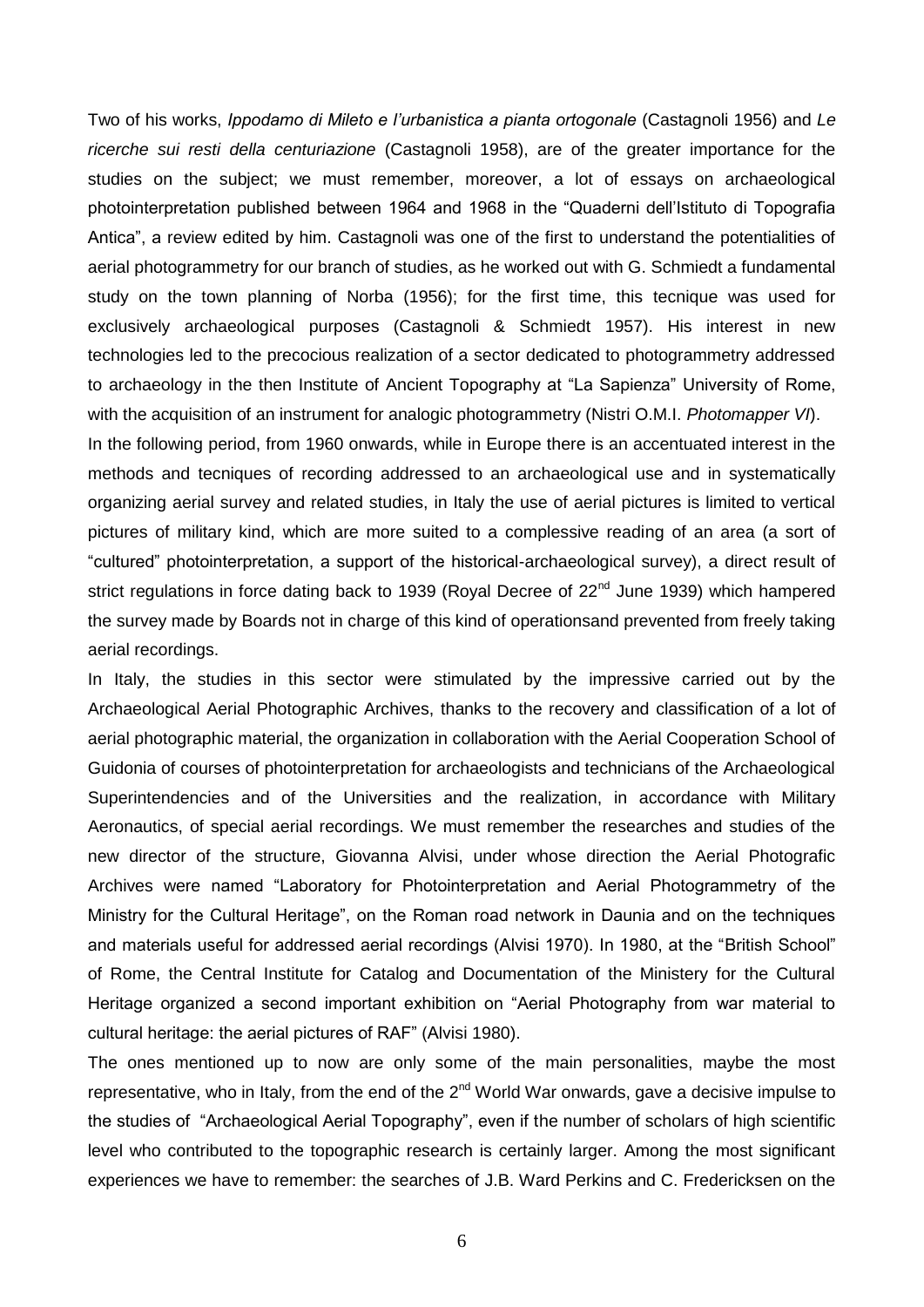area of Veio, on the via Clodia and on the area of Falisco; the surveys directed since 1978 by Pierluigi Tozzi at the University of Pavia following the studies made by Plinio Fraccaro on the padan landscape through photointerpretation and low flights; the work made by a team of French scholars from the University of Besançon, directed by Gerard Chouquer, togheter with the *École Française* of Rome in the first Eighties, on the remains of different centuriations in central and Southern Italy.

At the half of the Eighties, within the activities of the mentioned laboratory of "Addressed Photogrammetry" of the Institute of Ancient Topography of Rome, Fabio Piccarreta made the first experiments of analitic aerophotogrammetry applied to archaeology: we must remember, as the first work, the mapping of the microsurvey on the paving of the square of Forum Romanum; and Piccarreta was also the author of the first Italian handbook on our subject, *Manuale di fotografia aerea: uso archeologico* (Piccarreta 1987).

And we are at the present time. In 1991, as a result of an agreement between National Research Council and University of Lecce, the "Laboratory of Ancient Topography" was founded, in order to exploit the cultural heritage of Southern Italy and create operating structures in the region. The laboratory has a photogrammetry section for archaeology.

During these years of activity a lot of aerophotogrammetries in several cultural spheres have been produced, in order to check the operative potentialities of the system on subjects which differ in history, morphology and topography, among which some ancient inhabited sites of Southern Italy (*Heraclea*, Serra di Vaglio, Ugento, Vaste, *Rudiae*, Rocavecchia, Valesio and Arpi), of Southern Etruria (Veio and Cerveteri) and of Latium (*Lavinium*, Terracina and *Aquinum*). During these years, some fixed points have been reached, which allow us to determine a procedure to realize the cartography addressed to the cultural heritage based on three basical steps<sup>11</sup>: planimetric level; altimetric level; coding (Ceraudo 1999).

To simplify:

<u>.</u>

Planimetric level: means the cartographic restoration of all the elements with an archaeological value, direct as well as indirect (archaeological features, in themselves or in track, their way to interfere with the context, etc.) $12$ .

Altimetric level: by meticolously contouring the isohypses in a detailed analyses which points out every slightest characteristic of the ground, trying to reproduce the morphology as accurately as possible, intervening on the equidistance of the contour line<sup>13</sup>.

 $11$  The first two have been acquired for a long time, while the third is more recent; it can be insert in the procedure also successively and is linked to the use of data processing systems.

<sup>12</sup> In the same way i twill be possibile to survey modern elements which, in a generic map, could also be disregarded (boundaries of crops, huts, barns, haylofts, road signs, isolated trees, bushes, etc.) but which, in a project of immediate work, could be valuable.

<sup>&</sup>lt;sup>13</sup> Stereoscopic vision and the comprehension of the slightest changes of the round, which are often not visible through a direct observation from the ground, can show, through the accurate restoration of the microsurvey, the presence of something which requires a further survey. The archaeologist-restorer, thanks to his scientific qualification, will be able to decide from time to time where it is necessary to force this system of "altimetric sonde" further reducing the equidistance till reaching special effects such as the graphic restoration of the microsurvey.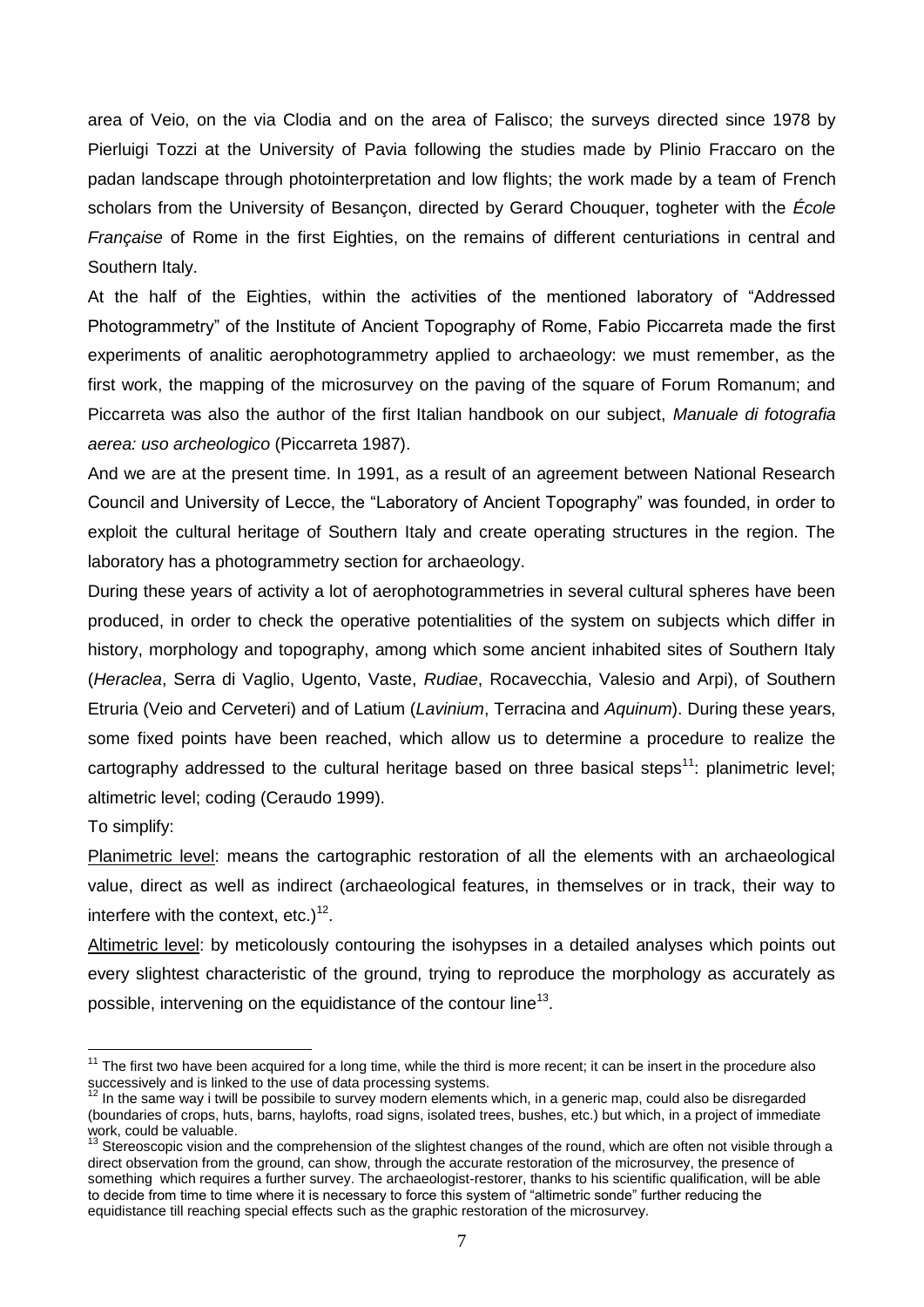Coding: this is quite a recent aspect which is strictly linked to analitic cartography; it means the creation of a graphic data bank of the single objects represented, according to an open system of alphanumeric codes, structured in order to accentuate the aspect of data container of numeric cartography; it is an anticipation of the Territorial Informative Systems in which it should converge and by which it should be managed (Guaitoli 2001, 385-402).

In an aerophotogrammetry deliberately realized for archaeologic purposes, a third important aspect - besides the mapping and the data documentation and transmission – is the discovery. The carrying out of an aerial photogrammetry addressed to the drafting of an archaeologic map, made by the archaeologist himself, can be a fundamental moment to analyse the ground and to study and research. By analysing the ground on a tridimensional model, the encharged for restoration acquires a deep knowledge of the geomorphological characteristics of the area and is able to read and interpret those "anomalies", the archaeological tracks, which can provide new hints of study and can enrich the work of data and elements which are very important for the research.

A different matter are the archaeological tracks visible in the stereoscopical couple to be restored. These tracks, appropriately identified by the photointerpreter archaeologist, can be directly inserted in the archaeological map under preparation. This procedure is important because it enable us to acquire elements and tracks from aerial photograms of different ages (historical and recent recordings) and to construct with precision a homogeneous mosaic of the tracks found on all the analyzed pictures.

The drawing, that is the action of fixing in the space and in this case on the paper (cartographic positioning) a defined object, even if in track, is the main requirement for the knowledge and the protection of the cultural heritage. If the archaeological tracks, even if read, interpreted and described, were not graphically reproduced, they would be an abstract element which couldn't be protected. A great relevance is given also to oblique aerial photographies; they are usually treated with particular softwares for the correction and the numerical transformation of perspective pictures: photos are corrected geometrically, georeferenced on check points, and the tracks, after being vectorialized, are rototranslated in the analitic cartography under preparation<sup>14</sup>.

More recently, the abrogation of the restrictive and anachronistic "Royal Decree" of 1939 about aerial recordings, in December  $2000^{15}$ , is to be considered as one of the most significant changes in our field, and opened also in Italy the frontiers of aimed low flights and of recordings of oblique pictures. The change in the legislation and agreements with Boards or Institutions qualified for flying as the "Nucleo Tutela del Patrimonio" of Carabinieri, the Corpo Forestale dello Stato and the

1

<sup>&</sup>lt;sup>14</sup> At present in Italy there are several laboratories of photogrammetry addressed to archaeology: at the University of Lecce (*Laboratorio di Topografia antica e Fotogrammetria* Università-C.N.R)*,* at "La Sapienza" of Rome, at Bari (*Laboratorio Centro Aerofotografico*), at Potenza (*Istituto di Studi Federiciani* del C.N.R.), at Viterbo (*Laboratorio Fotografico e Laboratorio di Registrazione e Documentazione Grafica*), at the Seconda Università of Naples (*Laboratorio di Fotogrammetria Finalizzata*); similar sectors are also at the Ministery for the Cultural Heritage (*Laboratorio di Topografia e Fotogrammetria*), at the C.N.R (DRR - *Laboratorio di Fotogrammetria finalizzata*), at the *Centro di Documentazione della Regione Lazio* (*Laboratorio di fotogrammetria*) and ICCD.

<sup>&</sup>lt;sup>15</sup> Decree by the President of the Republic, 29th September 2000, n. 367, in "Gazzetta Ufficiale - Serie Generale", 141, 289,  $12<sup>th</sup>$  December 2000, Rome.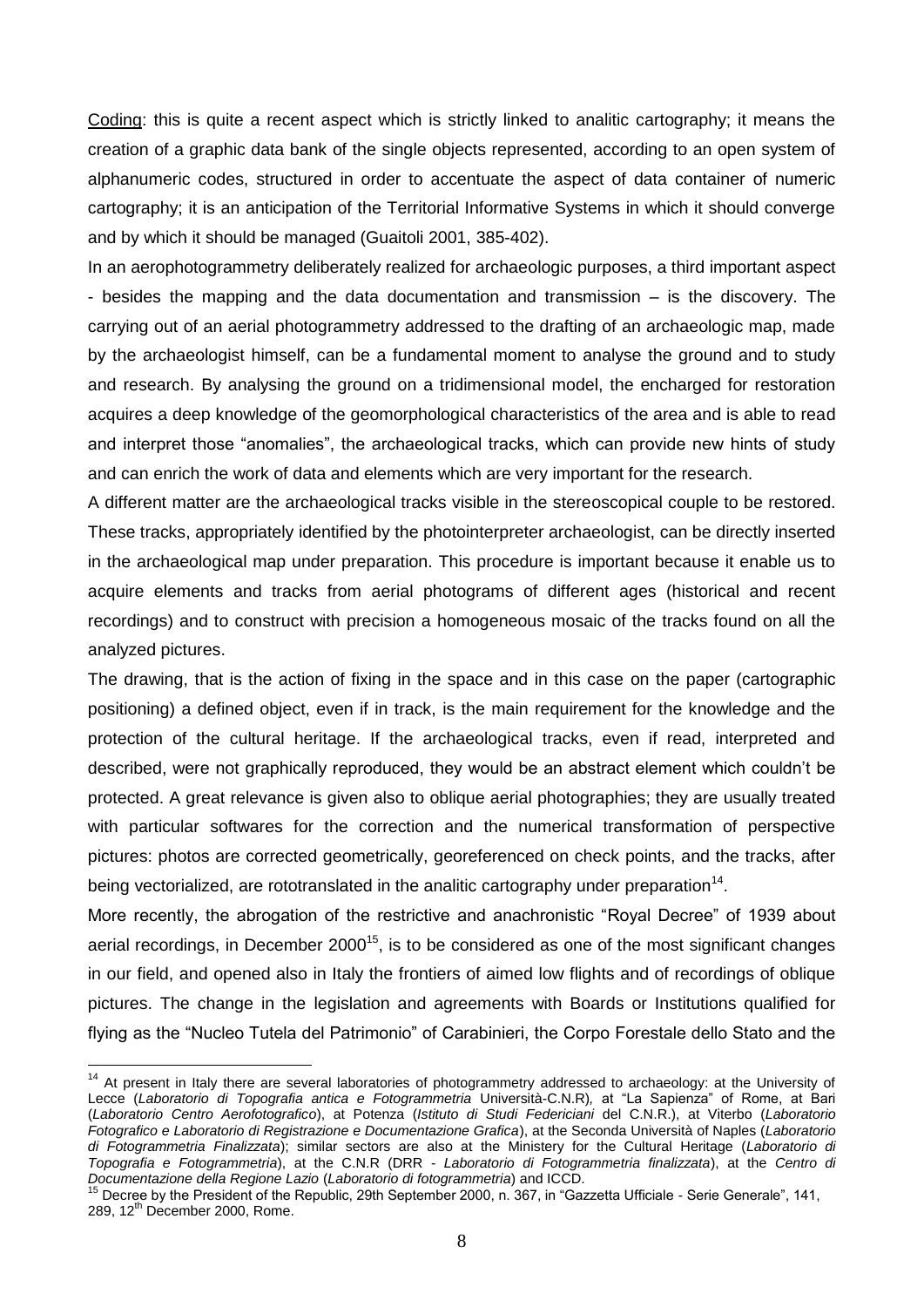"Nucleo Elicotteristi" of the fire brigade of Rome in the last years allowed teachers and researchers of the University of Lecce to monitor from high above – for protection and research purposes – some important ancient sites, such as Veio (fig.  $\frac{6}{10}$ ), Cerveteri and Tarquinia in Etruria; Fabrateria Nova and Aquinum in Southern Latium; Arpi in Puglia.

The liberalization of the activities of aerial recordings on national territory made it possible to organize, in 2001 at the University of Siena and in 2003 at the University of Foggia, courses of "Archaeology addressed to archaeological aerophotography": two "Aerial Archaeologiy Reasearch School" under the direction of Robert Bewley (English Heritage, UK) and Chris Musson (Royal Commission, Wales) in collaboration with the Aerial Archaeology Research Group. Within these initiatives, aerial surveys have been started in order to verify the potentialities of oblique picture in the area of Siena in Tuscany and in the Tavoliere in Puglia.

An important moment for aerial archaeological photography in Italy has been the recent opening of a great exhibition entitled "Lo sguardo di Icaro. Le collezioni dell'Aerofototeca per la conoscenza del territorio" which took place in Rome in May 2003. The exhibition, realized thanks to the cooperation among ICCD, Istituto CNR Beni archeologici e monumentali of Lecce and the faculty of Beni Culturali of the University of Lecce), aimed to show the rare collections of historical aerial photographies of National Aerial Photographic Archives as a basic instrument for knowledge and exploitation of cultural heritage (*Sguardo di Icaro* 2003). The aerial recordings which have been used, unique and difficult to find, taken from several reasons linked to the activities on the territory and often for military purposes, show past situations, preisely dated, documenting in substance the recent history of our country. It is an important occasion, of collection and reflection, to consider the state of our subject.

As regards the archaeological researches supported by aerial pictures, the Italian situation at the present, on account of the spreading of systematic aerial reconnaissance, oriented aerial shots and derived studies, is greatly developing. Thanks to the abrogation of the old regulations, the collaboration with the bodies in charge of the flights and the simulating meeting with colleagues from the other side of the Alps, a number of initiatives and interventions take place in particular in some regions of our country. But it is important to insist on a point: this line of research, that must be followed, is good only if founded on sound cultural basis, linked to a deep-rooted tradition of studies and with professionalisms and specific abilities connected to the activity on the territory and not improvised or created on purpose. Actually, in some cases there is the doubt that the motive is not exactly a consolidated line of research but an occasional availability of funds.

As regards the methodology, we are still sure that the use of aerial photography must be closely connected to the primary need of contextualization and topographic placing of the find (track) and to its exact survey. The drawing, that is the action of fixing in the space and in this case of returning on paper (cartographic positioning) a defined object, even if in track, is the necessary requirement for the knowledge and protection of the object itself. In the case of archaeological

9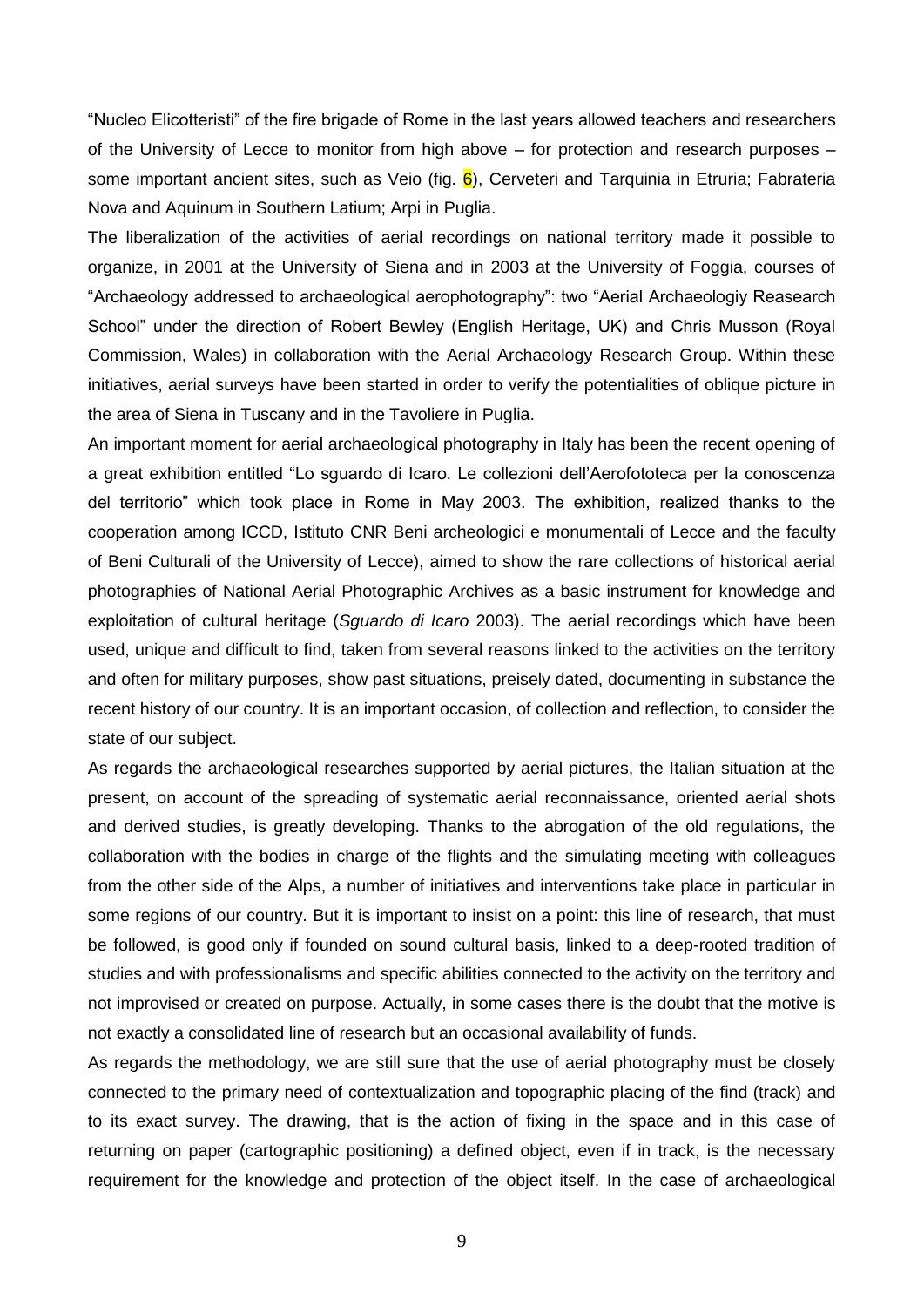tracks, if they are read, interpreted and described, but not graphically reproduced with photogrammetric precision and georeferenced, they would remain an abstract element, a passing moment in the research on a territory, on which it would be impossible to exercise any form of protection.

Therefore, the consolidated use of vertical aerial photogrammetric pictures was not, and is not, also by the light of the change in regulations, a makeshift solution, but is still a point of strenght, a basic step of the research in the studies of "Archaeological aerotopography", coupled with the cartographic return. In my opinion, there is a higher refining of archaeological photointerpretation which works without ignoring nor the smallest sign potentially contained in the aerial pictures, in the attempt of collecting data also from those signs which are fragmentary or hardly visible on the ground, certainly less sensational than some astonishing photos but equally important for the aims of an activity of integrated research. Some colleagues, which work in different environmental situations, sometimes seem not to understand this statement and seem to favour the part strictly connected to the aerophotographic shot only as a search for sensational pictures.

I want to conclude this rich roundup on the history of aerial archaeological photography in Italy with an anticipation - I hope it can be of any interest for the present colleagues - giving notice of a new thematic review entitled "Archeologia aerea. Studi di Aerotopografia archeologica" (published by Istituto Poligrafico e Zecca dello Stato), whose first number will be published in 2004, exactly one century and five years after the first historical ascent of Giacomo Boni on the Forum Romanum, in a bright spring day of 1899.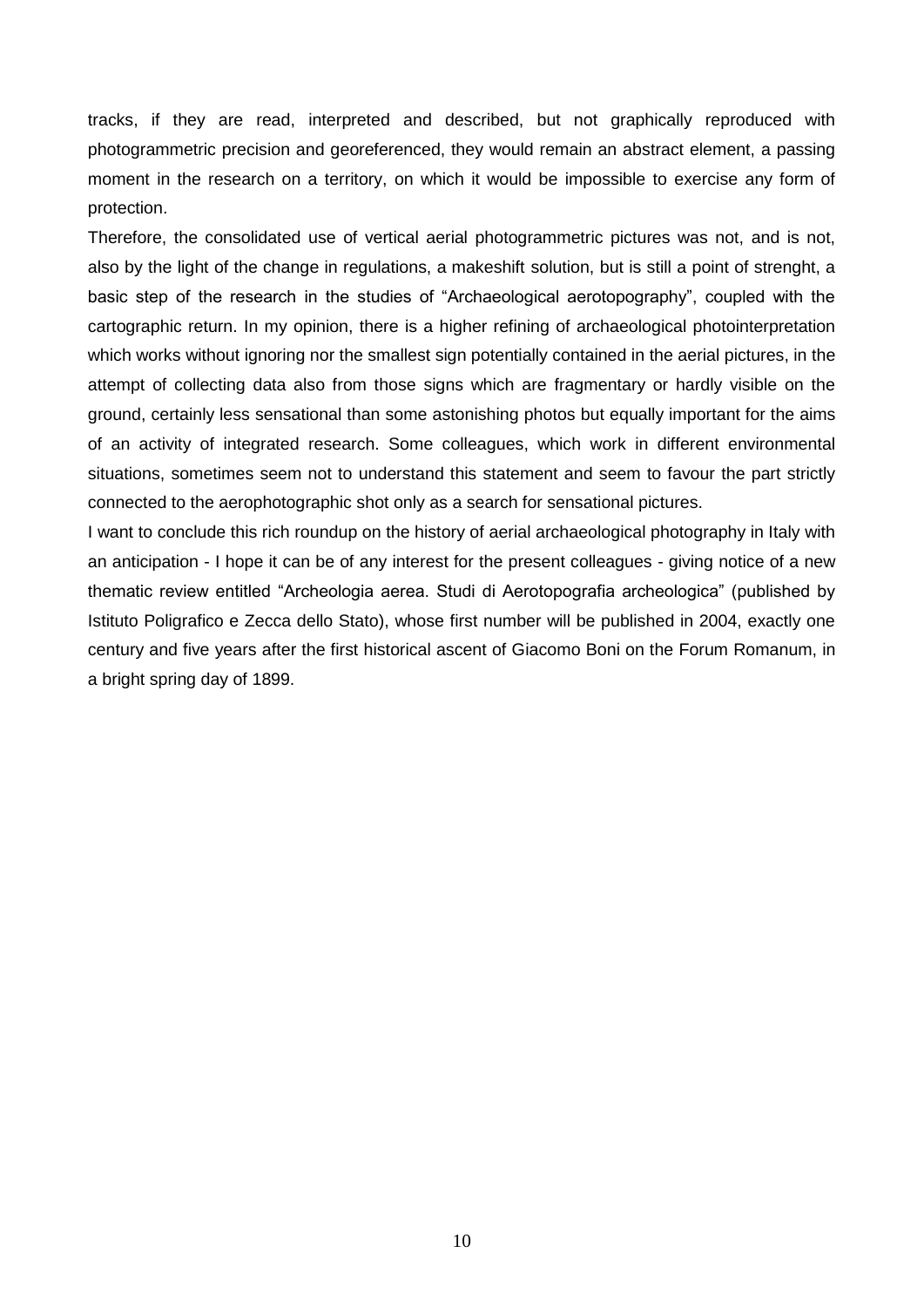

Fig. 1 *A duas Lauros* (Centocelle Airport, Rome); detail of the large imperial villa.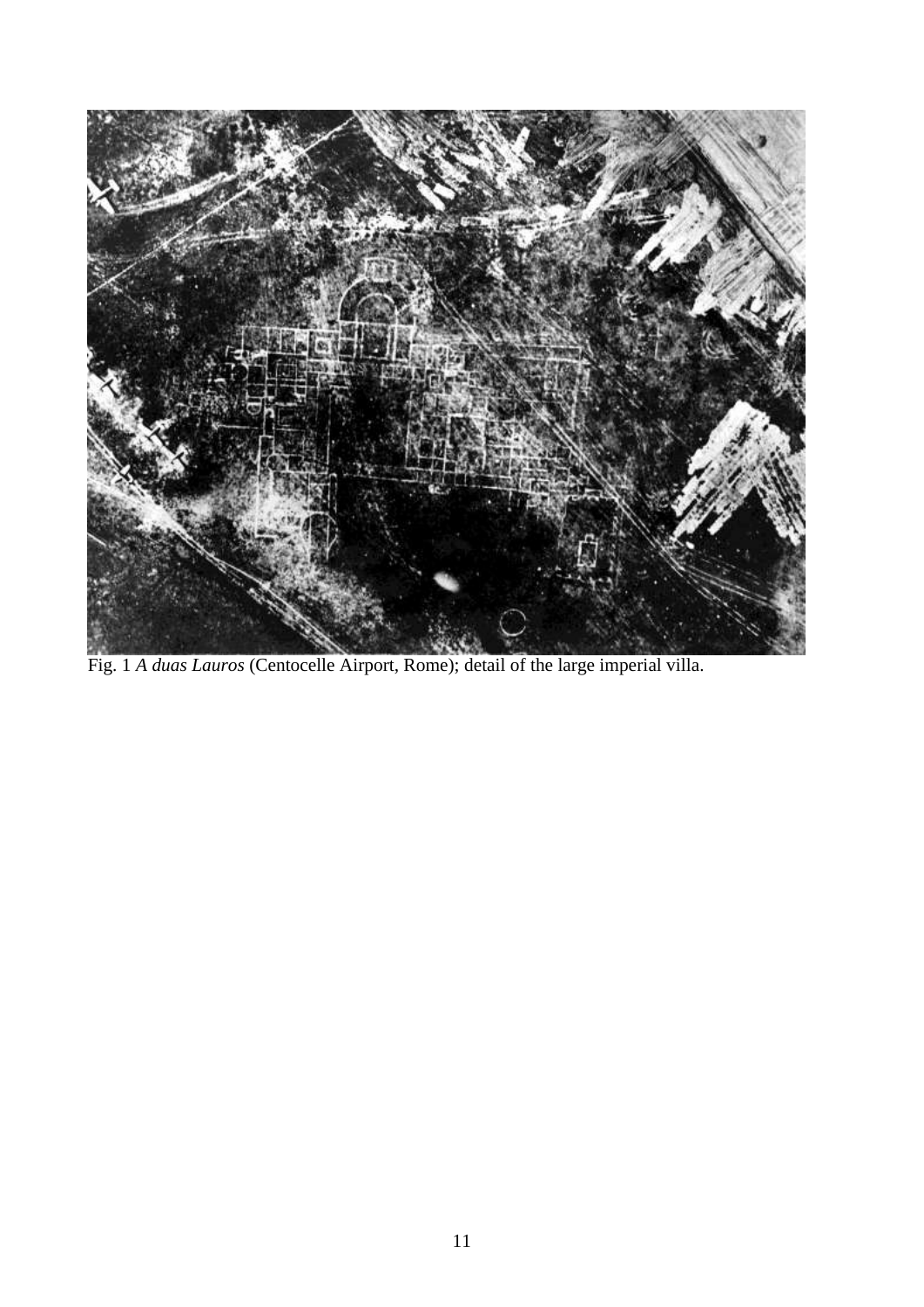

Fig. 2 Excavation campaign in the central part of the Forum (area of Comizio and of *Niger Lapis*) recorded by g: Boni on a captive baloon of Brigata Specialisti of the Military Engineers of Italian Army.



Fig. 3 Aerial picture of Claudio's Harbour and Traiano's Harbour, near Fiumicino, shot by the baloon (1907).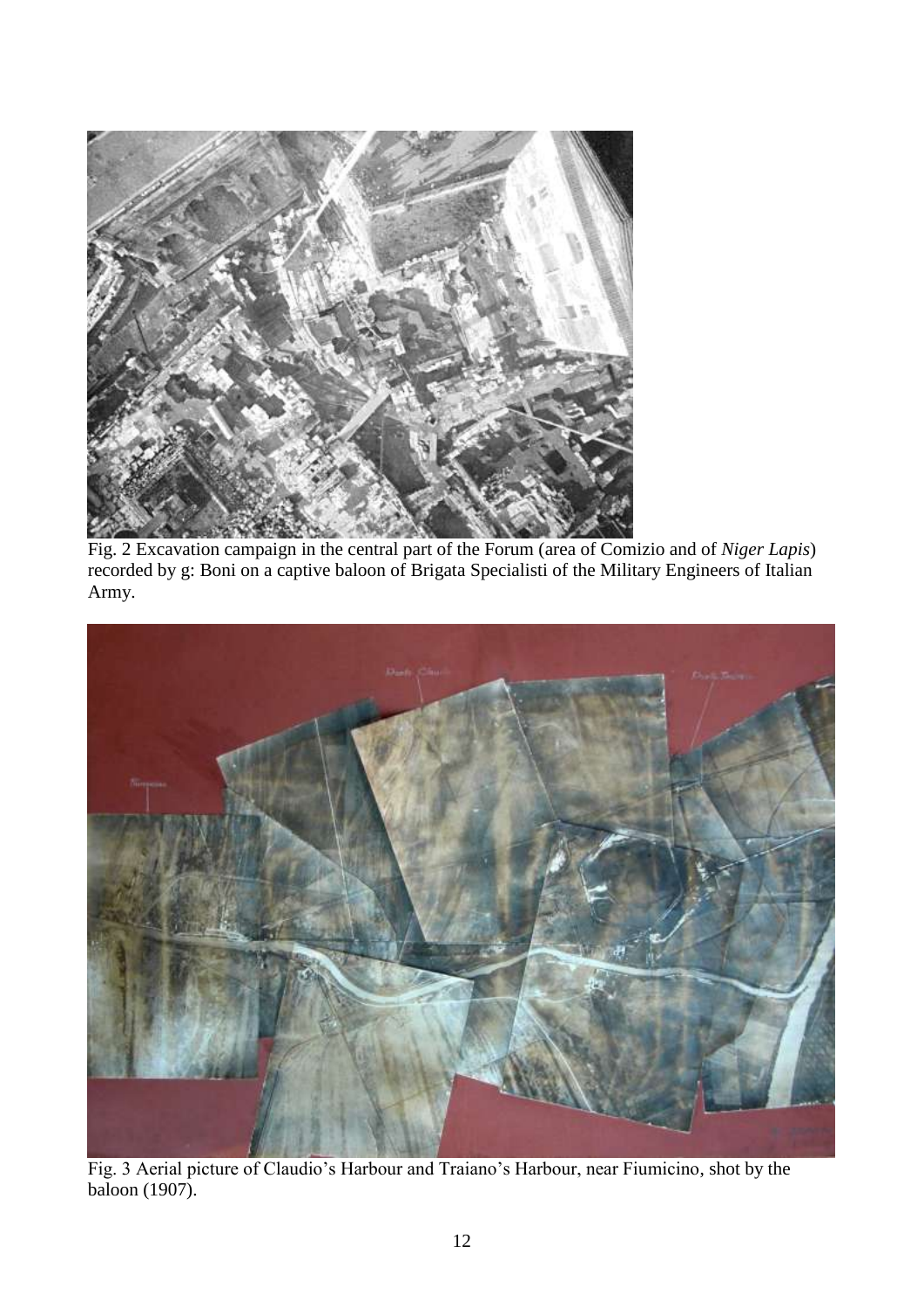

Fig. 4 Aerial sight of Ostia during the excavations of Vaglieri and of a lost bight of Tiber (1911).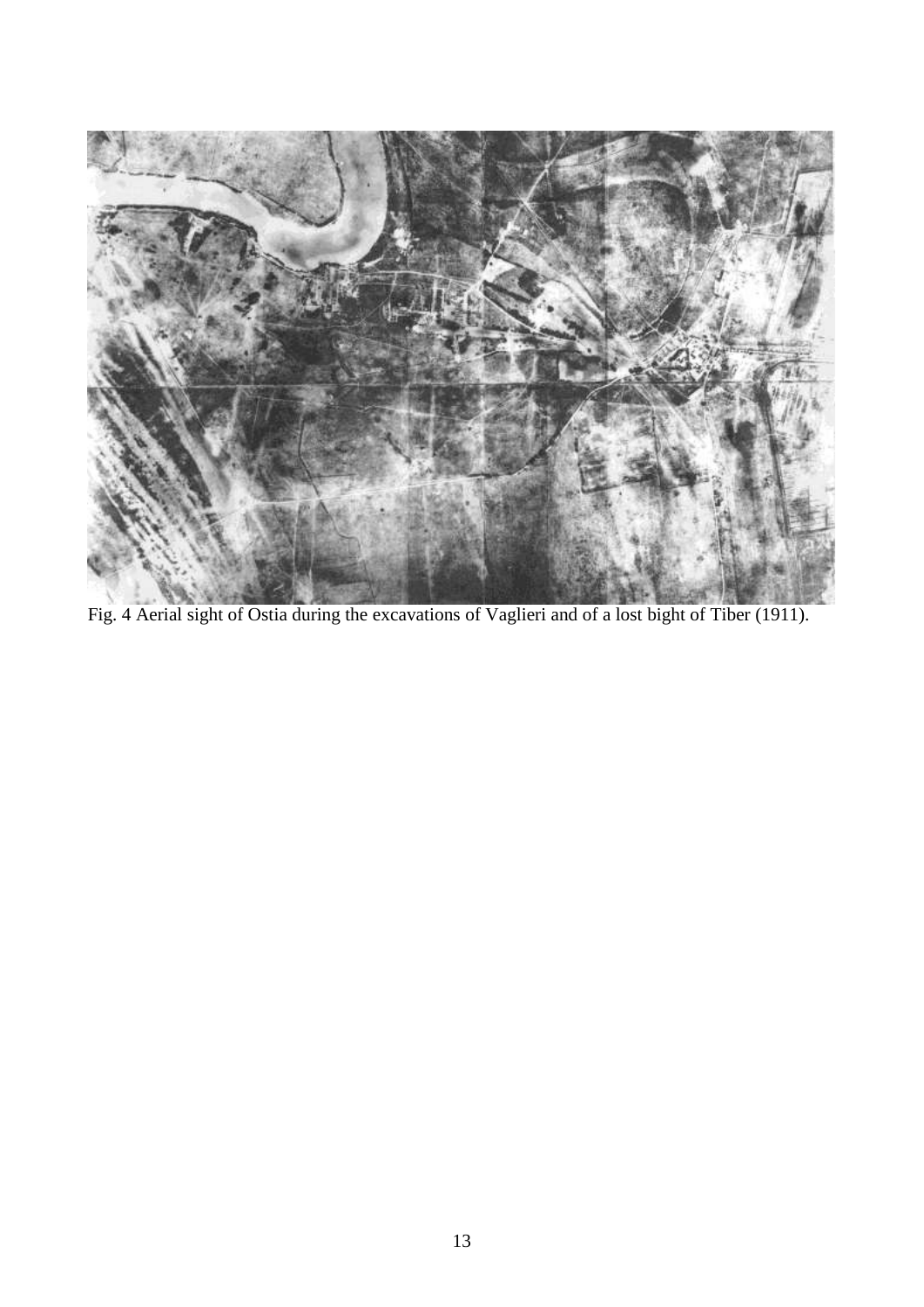

Fig. 5 Submerged ruins of *Portus Iulius* in the Gulf of Pozzuoli.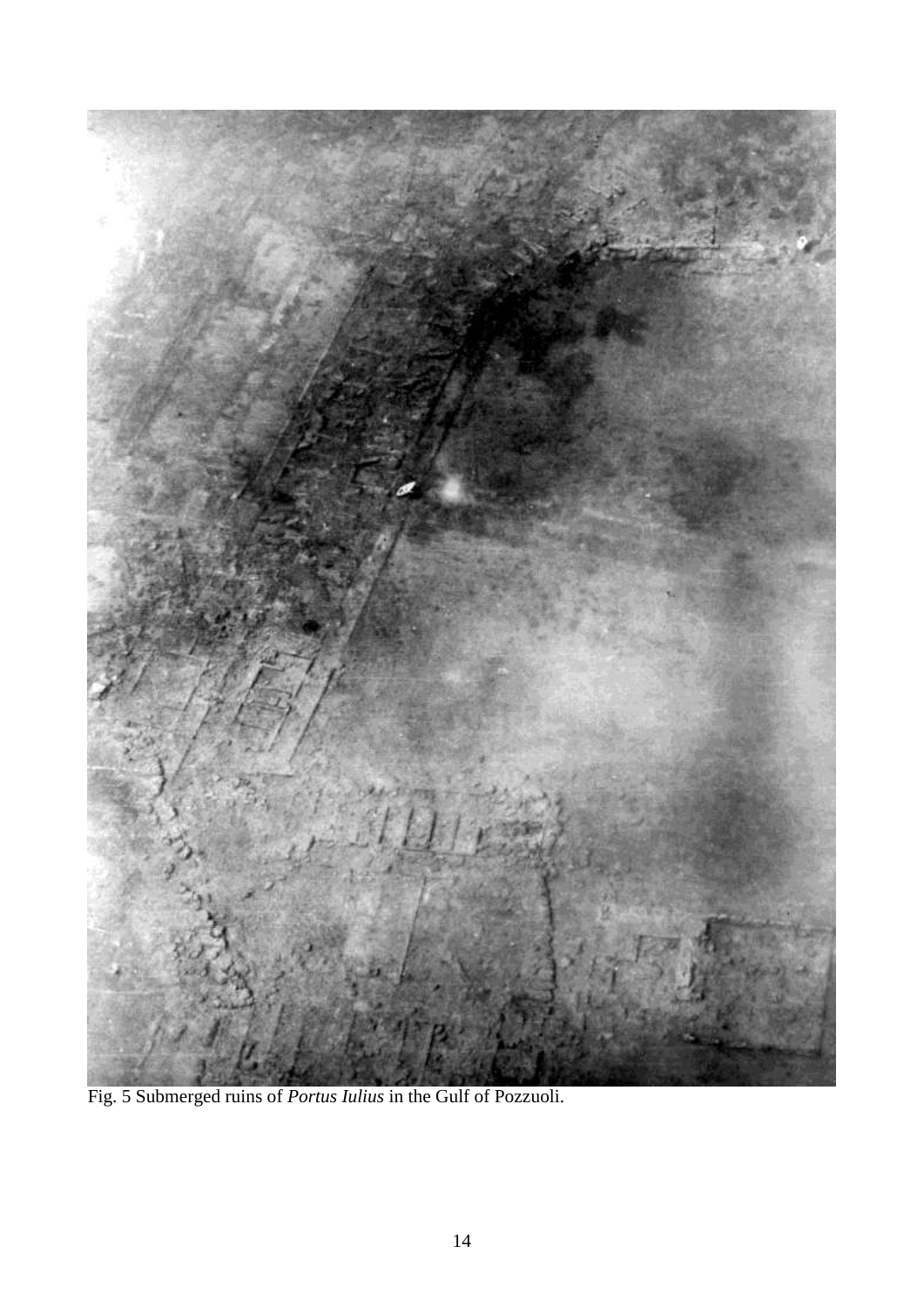

Fig. 6 Remains of a amphitheatre in the urban area of Fabrateria Nova.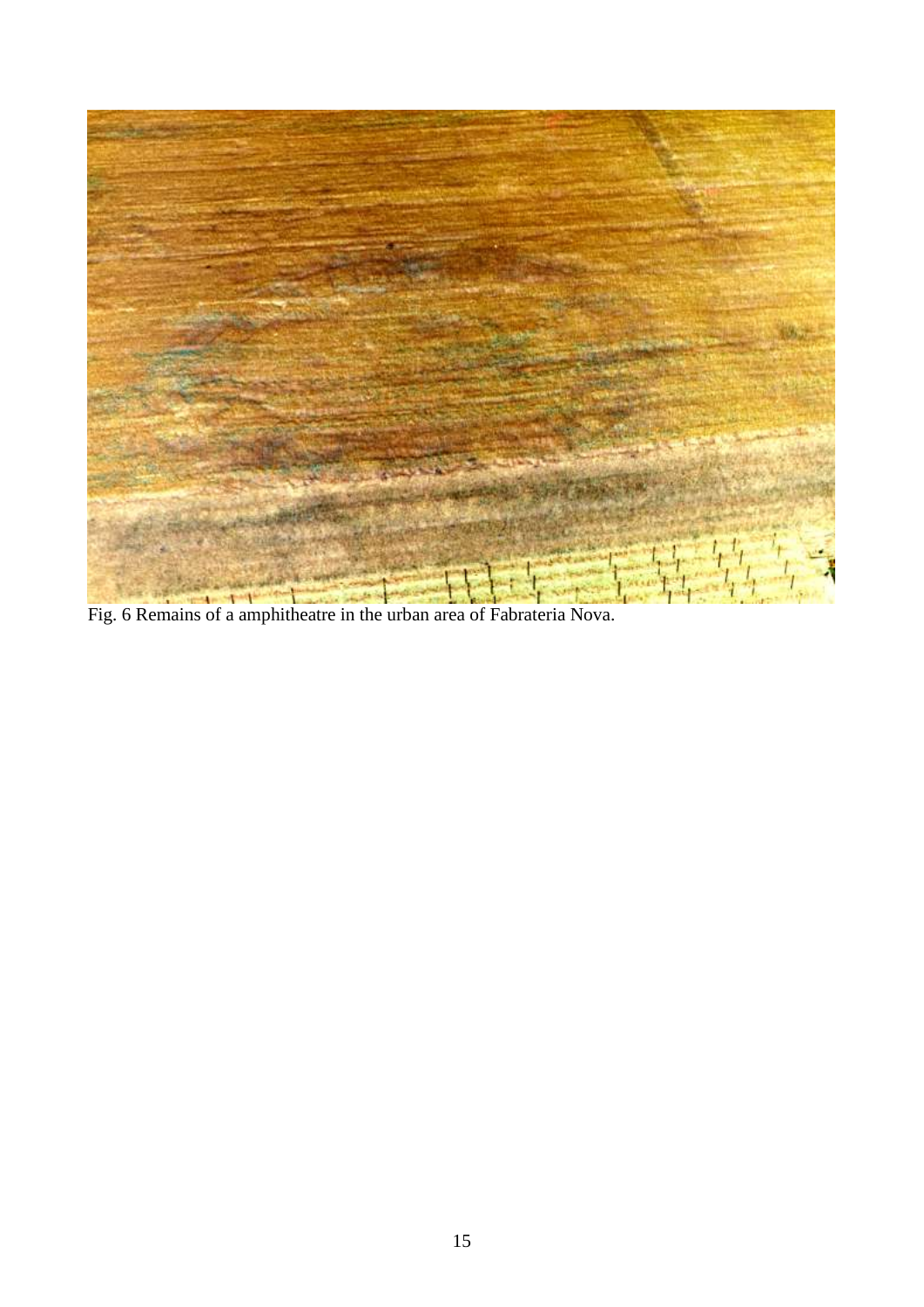## **Bibliography**

Alvisi G., 1970, La viabilità romana della Daunia, Bari.

Alvisi G., 1980, in: L'aerofotografia da materiale di guerra a bene culturale, le fotografie aeree della R.A.F., Catalogo della mostra organizzata dall'Istituto Centrale per il Catalogo e la documentazione Ministero per i beni Culturali e Ambientali*,* Roma, 8-9.

Alvisi G., 1989, La fotografia aerea nell'indagine archeologica, Roma.

Alfieri N., Valvassori V., 1957, La scoperta dell'abitato di Spina, apparecchi e tecnica relativi alle prospezioni aeree che hanno portato alla scoperta della città etrusca di Spina, Inedita 2-3, 83 ff.

Boni G., 1900, Regione VIII. Rilievo eseguito dalla R. Scuola d'applicazione degli ingegneri di Roma nell'area compresa fra il Colosseo e il Tabulario, Notizie Scavi, 220-229.

Bradford J.S.P., 1957, Ancient Landscapes. Studies in Field Archaeology, London.

Castagnoli F., 1969, La Prospezione aerea negli studi di topografia antica, Quaderni de «La Ricerca Scientifica» 60, 7 ff.

Castagnoli F., 1956, Ippodamo di Mileto e l'urbanistica a pianta ortogonale*,* Roma.

Castagnoli F., 1958, Le ricerche sui resti della centuriazione, Roma.

Castagnoli F., 1961, Contributi della fotografia aerea agli studi di Topografia Antica in Italia, Atti del Settimo Congresso Internazionale di Archeologia Classica, Roma, I, 41 ff.;

Ceraudo G., 1997, Applicazioni di fotogrammetria finalizzata tra prese programmate e reperimento di voli storici: il caso di Valesio, Studi di Antichità 10, 39-54.

Ceraudo G., 1999, Introduzione all'aerofotogrammetria applicata all'archeologia, Ponza (LT).

Ceraudo G., 2004, Un secolo e un lustro di fotografia aerea archeologica in Italia (1899-2004), Archeologia Aerea 1.

Guaitoli M., 2001, I sistemi informativi territoriali in rapporto al patrimonio archeologico, in Atti del XL Convegno di Studi sulla Magna Grecia (Taranto ottobre 2000), Napoli 2001, 385-402.

Lugli G., 1940, L'importanza del rilievo aereo negli studi di topografia archeologica, Atti del V Congresso Nazionale di Studi Romani, II, Roma, 143 ff.

Lugli G., 1939, Saggi di esplorazione archeologica a mezzo della fotografia aerea, Roma.

Olivanti P., 2002, Dante Vaglieri alla direzione degli scavi di Ostia Antica (1908-1913) (da documenti dell'Archivio Storico della Soprintendenza di Ostia), in: C. BRUUN - A.G. ZEVI (a cura di), Ostia e Portus nelle loro relazioni con Roma, in ActaInstRomFin 27, 2002, 271-289.

Piccarreta F., 1987, Manuale di fotografia aerea: uso archeologico, Roma.

Piccarreta F., 2003, Istituzioni e storia, in: M. GUAITOLI (a cura di), Lo sguardo di Icaro. Le collezioni dell'Aerofoteca Nazionale per la conoscenza del territorio, Roma, 67-74.